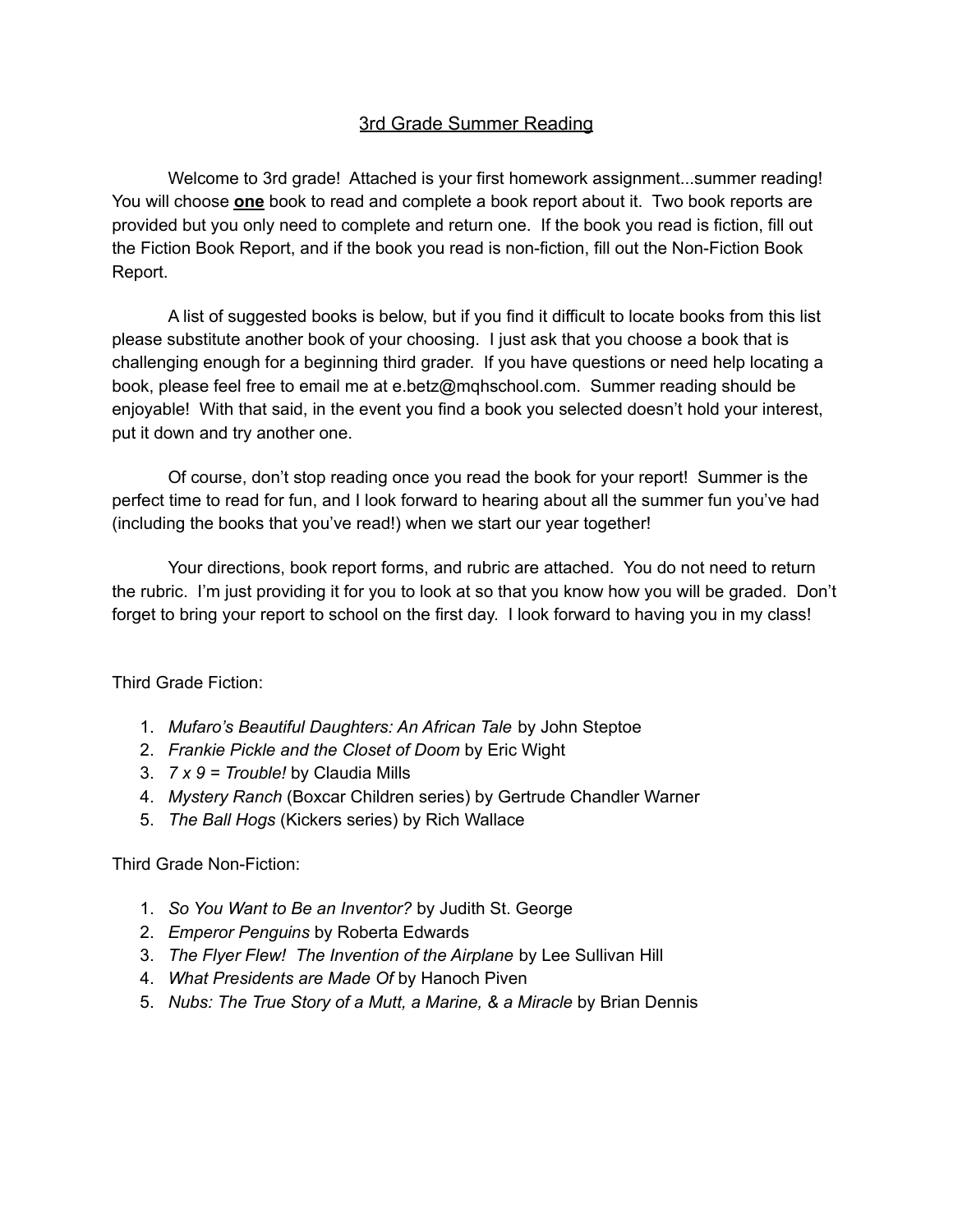## Directions for Fiction Report

- 1. Fill in the book's title and author on the top lines. Remember to capitalize the first letter of each word.
- 2. Draw a picture of a memorable scene from the story in the 'Picture' box. Please color your picture.
- 3. Write about the main character in the 'Describe the Main Character' box. You should write a complete sentence.
- 4. In the 'Summary' box, briefly describe the plot of the book. You should write in complete sentences. You may want to write a sentence about the beginning, a sentence about the middle, and a sentence about the end to help you keep your details in order
- 5. In the 'Setting' box, please write when and where the story takes place. You do not have to write this in a sentence since there is not much space.
- 6. Use the stars in the 'I Rate This Book' box to tell how much you enjoyed the story. One star would be for a book you didn't enjoy very much. Four stars would be for one of the best books you've ever read.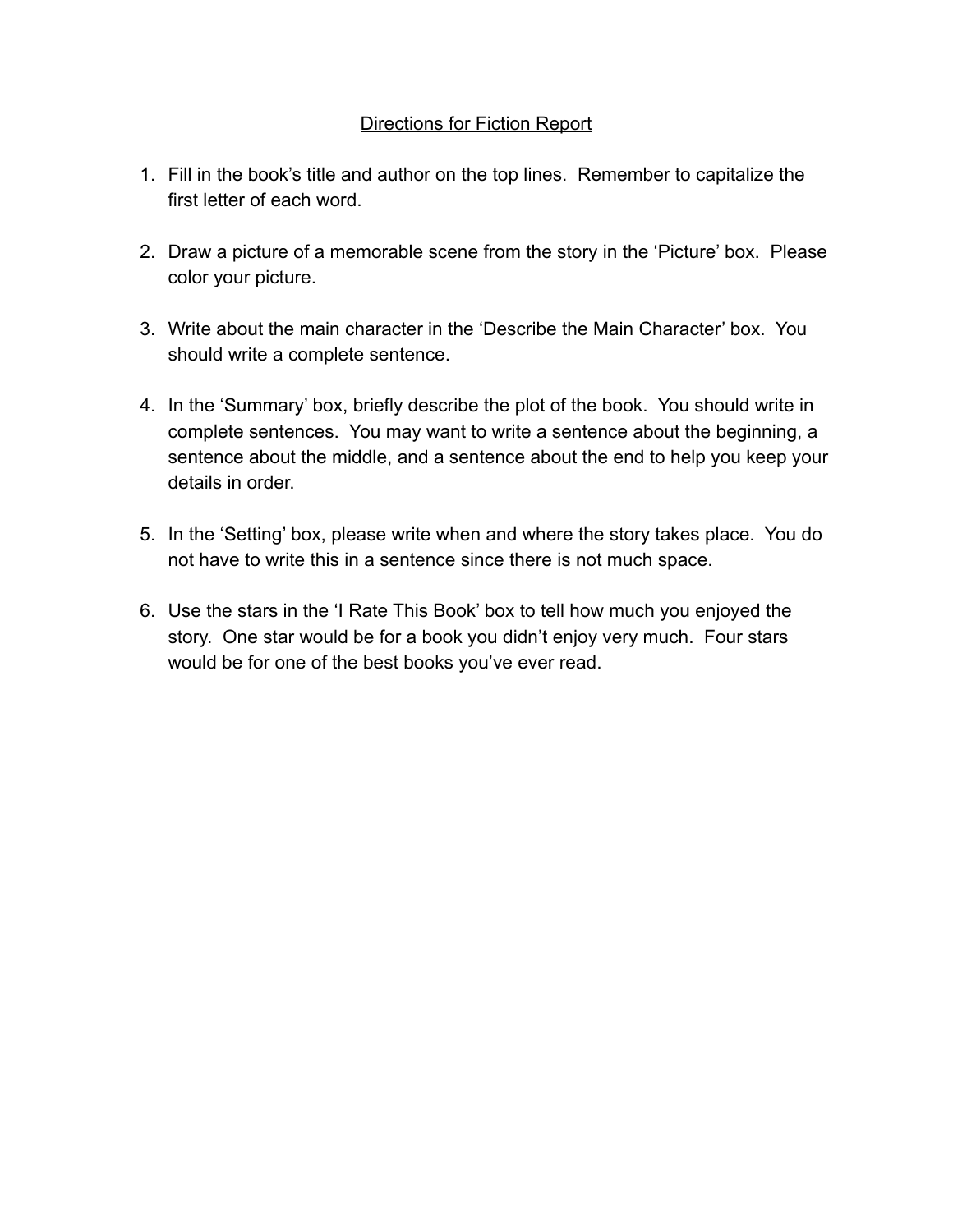# Grading Rubric for Fiction Report

Each item on the list below is worth up to two points. The assignment is worth a total of 22 points.

> 2 points - Meets expectations 1 point - Partially meets expectations 0 points - Does not meet expectations

| Title                        |
|------------------------------|
| Author                       |
| Picture                      |
| Main Character               |
| Summary - beginning          |
| Summary - middle             |
| Summary - end                |
| Setting                      |
| Rating                       |
| <b>Overall neatness</b>      |
| Assignment turned in on time |

Total score: \_\_\_/22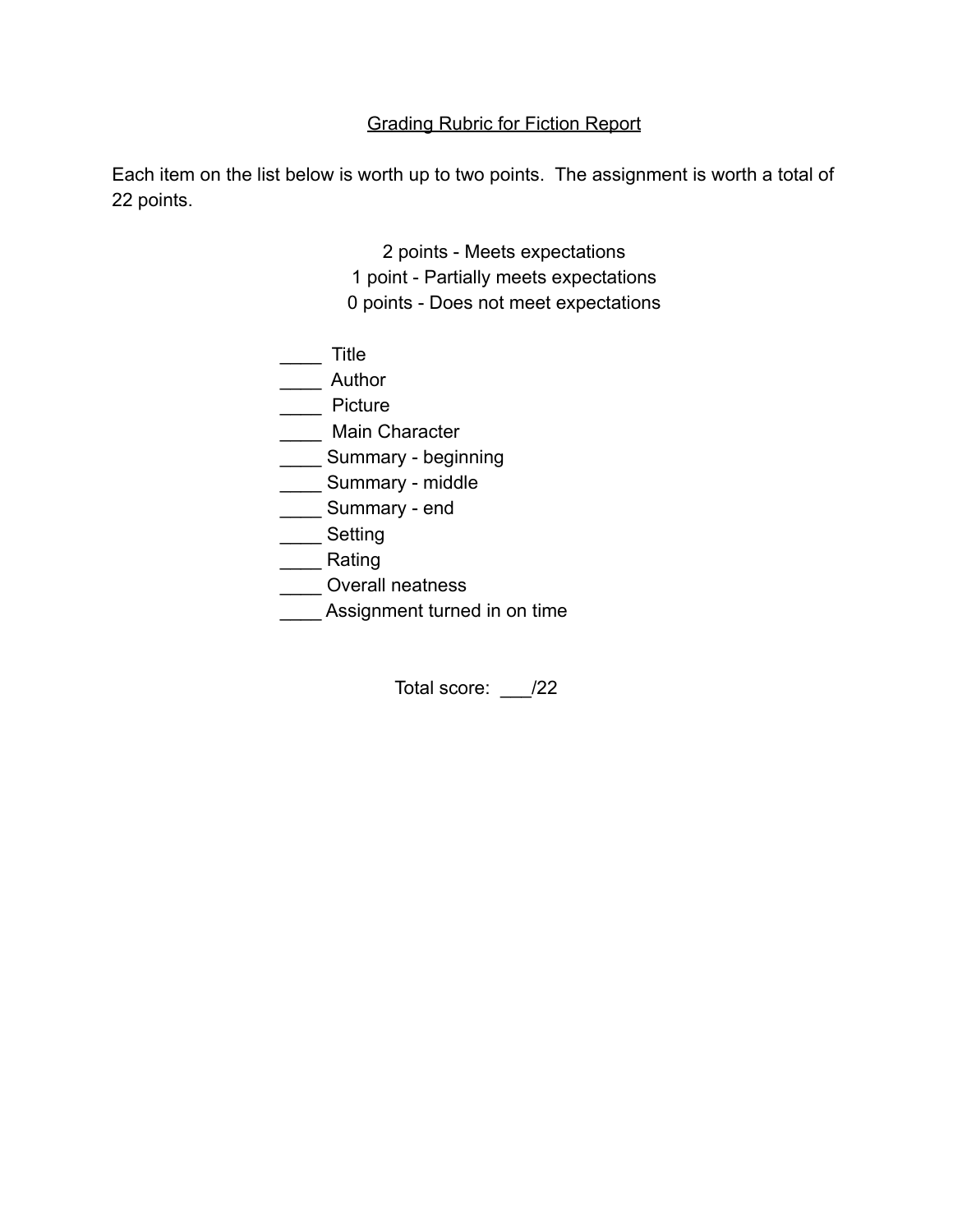### Directions for Non-Fiction Report

- 1. Fill in your name and the date at the top of the report.
- 2. Write the book's title and author in the 'Book Title & Author' box. Remember to capitalize the first letter of each word.
- 3. Write three facts that you learned from the book in the appropriate box. You must write in complete sentences using your own words. Please do not copy sentences from the book.
- 4. Choose two words from the book that are new to you or words that you might have heard before but aren't sure exactly what they mean. In the '2 New Words I Learned' box, write the words and their definitions. If the book you read has a glossary, you might be able to find the definitions there. If the book does not have a glossary, you will have to use a dictionary or search online to find the definitions.
- 5. After reading the book, think of a question you still have about the book's topic. Write this question in the '1 Question I Still Have' box.
- 6. In the 'Illustration' box, draw a picture of a part of the book that you enjoyed. Please color your picture.
- 7. Use the stars in the 'Star Rating' box to tell how much you enjoyed the story. One star would be for a book you didn't enjoy very much. Four stars would be for one of the best books you've ever read.
- 8. Under your star rating, write a sentence about why you rated the book the way you did. What did you like or not like?